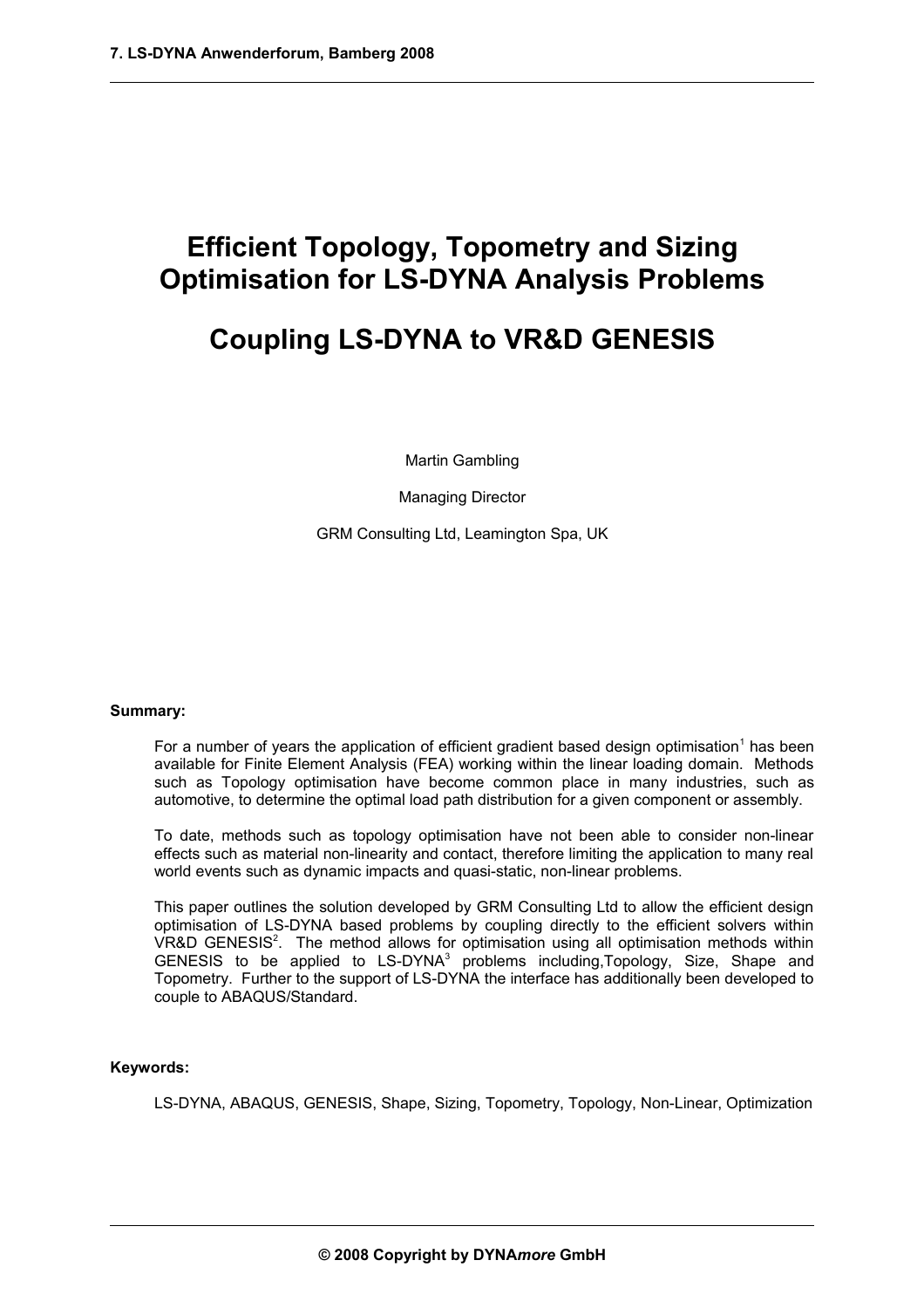#### **1 Introduction**

Due to the significant mass and cost targets of modern engineering design, optimisation techniques have become significantly more commonplace, offering engineers the opportunity to reduce development cycle times and provide minimum mass solutions.

Supporting Topology, Sizing, Shape, Topometry & Topography optimisation, a new interface has been developed by GRM Consulting Ltd available for VR&D GENESIS, allowing direct coupling to all aspects of LS-DYNA.

The key benefits of the coupled optimisation methodology are that design problems previously not feasible through optimisation methods such as Design of Experiments can now be considered. LS-DYNA impact examples are presented here considering in excess of 30,000 design variables, which are solved using less than 30 LS-DYNA simulations

## **2 Coupled Optimisation Methodology**

Managed with GENESIS' optimisation environment, Design Studio, the process for coupling LS-DYNA simulations to GENESIS is defined in three key steps as shown in Figure 1 below. These are:

- Create Phase At the create phase of the optimisation process the loading of the coupling interface runs each of the baseline LS-DYNA models to be considered, generating approximate load cases in GENESIS. The user is then prompted to define the optimisation problem within Design Studio considering both GENESIS internal load cases and LS-DYNA based cases.
- Check Phase Once the optimisation is prepared the user can opt to run a CHECK run, which will execute only the first iteration of the optimisation. At this stage the user can check the LS-DYNA based responses in GENESIS to confirm that that are all as expected, prior to executing the complete coupled optimisation.
- Optimisation Phase Once the user is satisfied that the optimisation is set-up correctly it can be submitted from within the Design Studio Console. Users of remote server systems can manage their optimisation studies from their workstations, using the remote submit capability.



*Figure 1: Coupled Optimisation Procedure*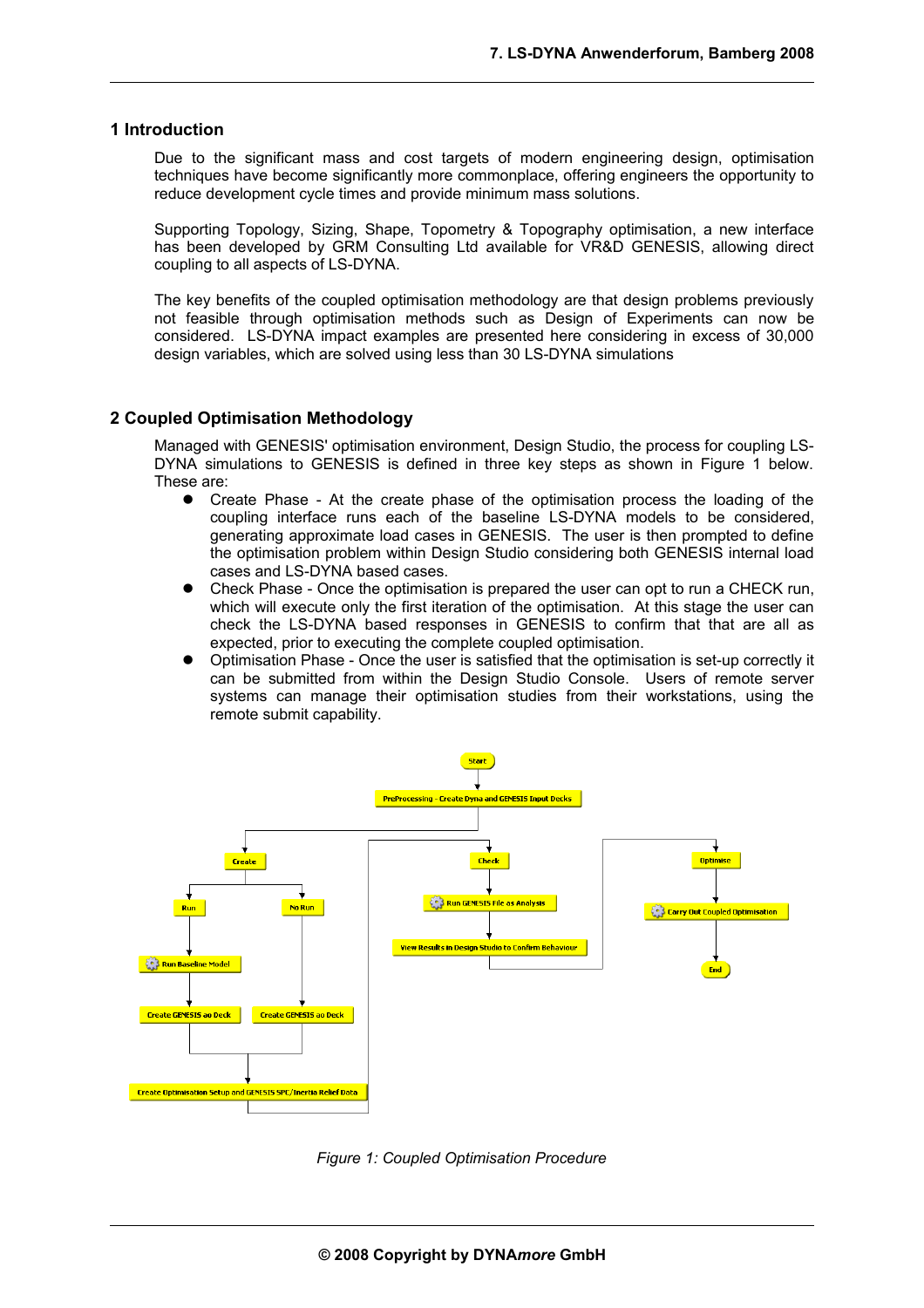## **3 Implicit LS-DYNA Optimisation Problems**

When considering quasi-static non-linear problems involving contact and small amounts of material non-linearity LS-DYNA's implicit solver is very well suited to provide efficient analysis solutions. Coupling this solver to GENESIS' optimisation routines has been defined in such a way as to minimise the number of LS-DYNA simulations required. Typically, topology type optimisation problems will require approximately 5 LS-DYNA simulations, whilst sizing and shape studies will require between 2 and 5 simulations. Using the same methodology, coupling of implicit non-linear problems is also fully supported with ABAQUS/Standard.

## **3.1 Topology Optimisation**

For quasi-static Topology studies the primary benefit of coupling to implicit solvers such as LS-DYNA and ABAQUS/Standard is the ability to consider contact based problems. An example of such a problem is an internal gearbox parking brake system whereby components such as the locking arm,(shown in Figure 2) are not supported by any constraint and loads are only applied via contacts. In this condition conventional linear optimisation solvers cannot consider such problems without significant approximations by the user.



For the gearbox park brake system a topology optimisation was performed to determine the optimal material distribution for the locking arm and main gear, considering both clockwise and counter-clockwise torque loadings of the transmission. The optimisation therefore considered two implicit LS-DYNA models during the study.

The optimisation problem comprised 42,000 topology designable elements with the objective of minimising the strain energy of both LS-DYNA load cases. A constraint of a total mass fraction of the designable elements of 0.3 was applied.

*Figure 2: Implicit LS-DYNA Topology Optimisation of Gear Design Model*

The coupled optimisation converged on the solution shown in Figure 3, taking a total of 39 GENESIS iteration, requiring a total of 7 LS-DYNA simulations (per load case).

On completion of the design optimisation updated LS-DYNA models are available for the user to review and modify further, as appropriate.



*Figure 3: Implicit LS-DYNA Topology Optimisation of Gear Design Results*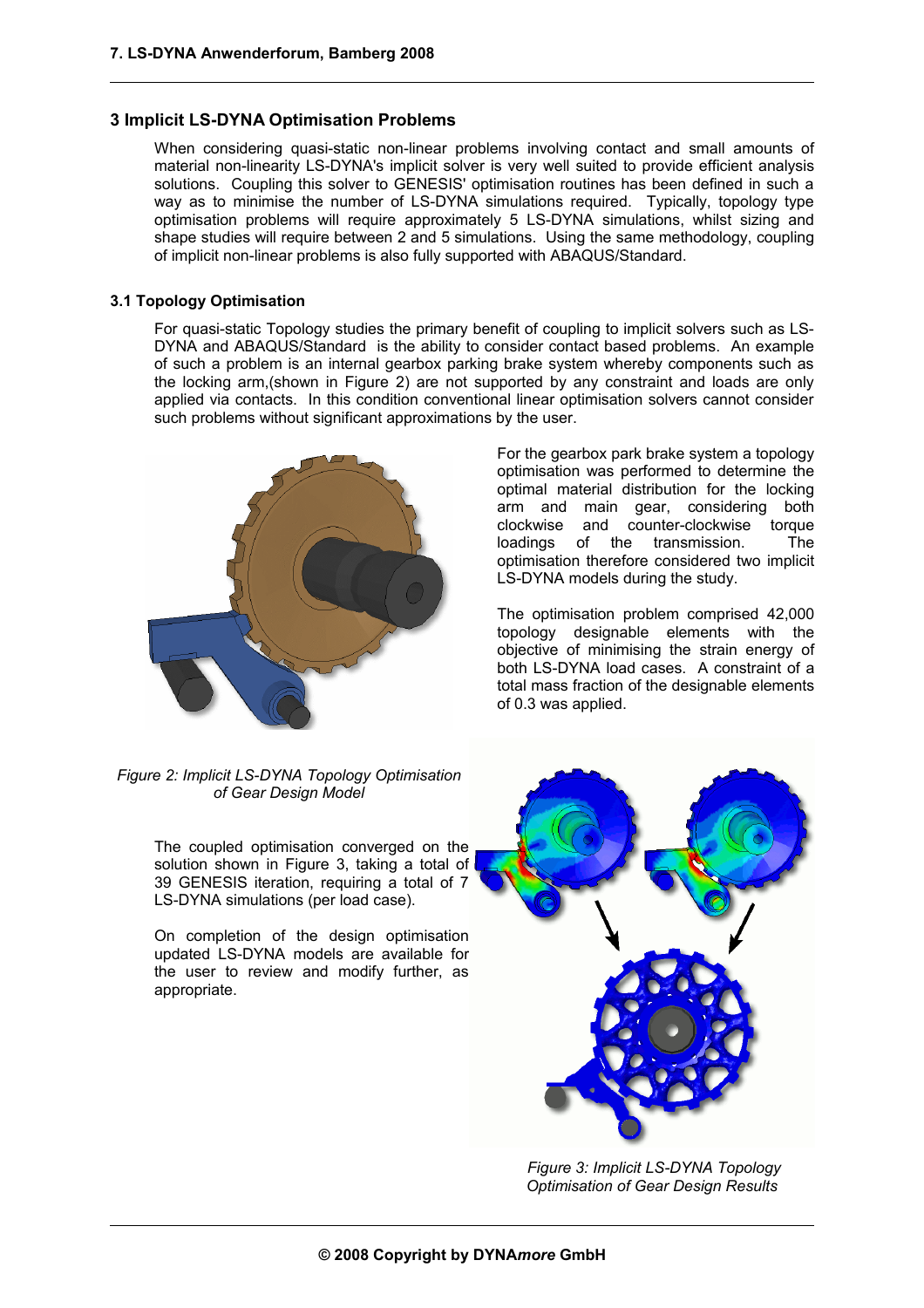#### **3.2 Shape and Sizing Optimisation**

When considering shape optimisation of components, the design is very often well defined and close to its final form. As a result, the level of detail and complexity of the simulation models is of very high, including factors such as bolt pretensions,interference fits and loading conditions which require the modelling of contact.

In such instances non-linear solver codes such as Implicit LS-DYNA or ABAQUS/Standard are required to accurately simulate the loading. To perform shape optimisation with such models would typically require the application of methods such as Design of Experiments and Response Surface Methods. Using such methods would typically require approximately 50 to 70 simulations to consider design problems with 9 shape variables.

Using the coupling of LS-DYNA to GENESIS, such problems can be optimised with a significantly reduced number of non-linear simulations. A shape optimisation example is shown in Figure 4 below, which considers 9 design variables and stress constraints for 157,000 solid elements.



*Figure 4: Implicit Shape Optimisation Example*

Solving within GENESIS the LS-DYNA analysis model was optimised, requiring only 3 LS-DYNA simulations. Taking a total of 12 GENESIS iterations, the mass of the design was reduced by 18%, whilst reducing the maximum stress from 168MPa to the design constraint defined of 150MPa.

Figure 5 below shows the baseline and optimised forms of the design and the Von-Mises stress distribution under maximum loading.



*Figure 5: Shape Optimisation Results (Von-Mises Stress)*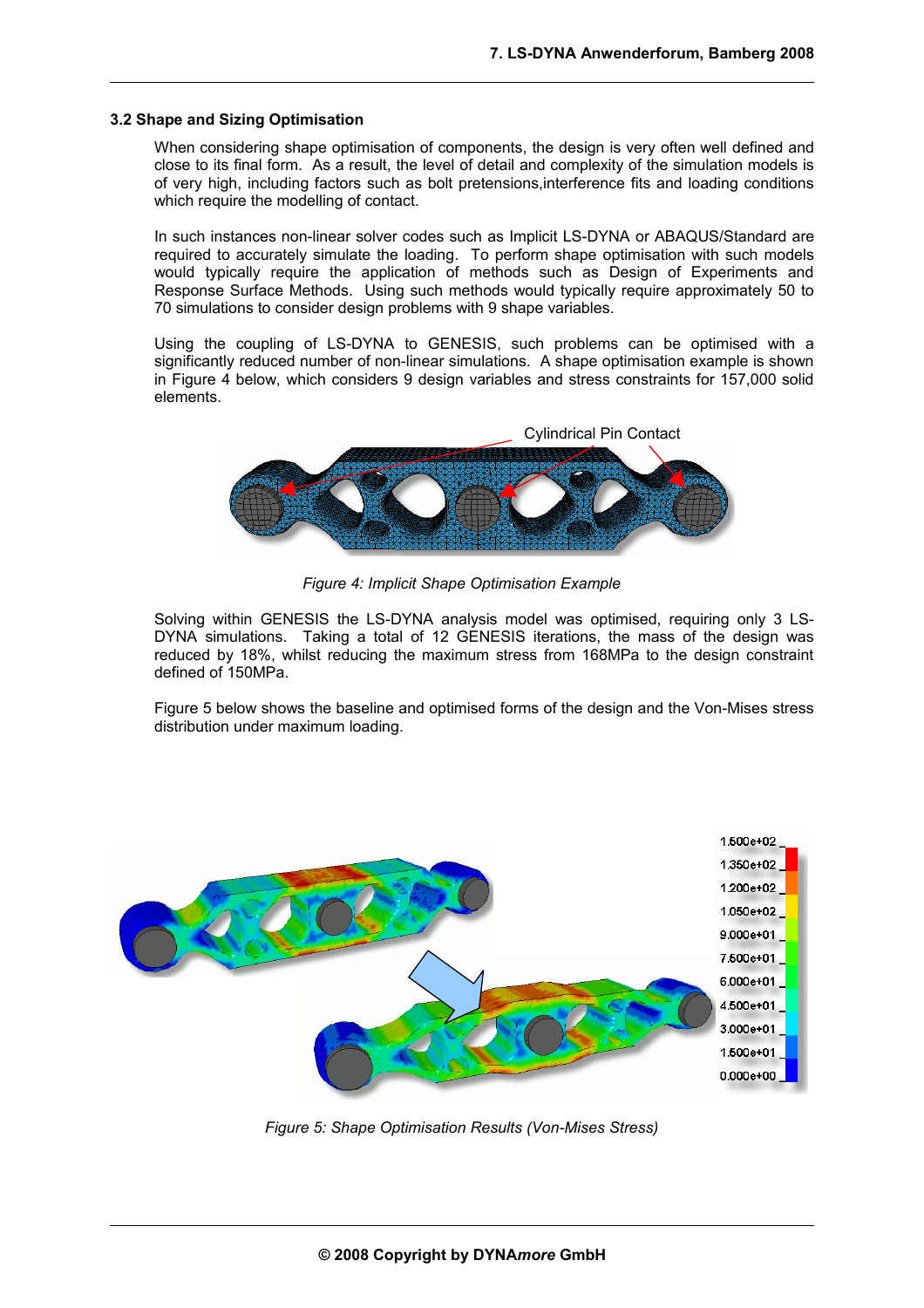### **4 Explicit LS-DYNA Optimisation Problems**

For the consideration of non-linear explicit impact based problems, the coupling method offers a unique advantage to engineers allowing, for the first time, the ability to consider topology optimisation on impact based loadings.

The following examples show the application of the coupling optimisation on example impact studies.

#### **4.1 Topology Optimisation**

When considering topology optimisation for crash type problems a number of technical hurdles must be considered, one of which is managing the numerical stability of the LS-DYNA simulations. A common problem for solid element based models in LS-DYNA is the occurring of negative volumes in very distorted elements. To minimise the risk of this occurring during the optimisation a number of steps have been considered in both the coupling program and in the recommended set-up of the LS-DYNA models.

When performing impact simulations using LS-DYNA the management of severely distorted solid elements to minimise the risk of 'negative volume' termination can be achieved by using the \*CONTROL cards below.



Further to the above LS-DYNA control parameters, an important factor to consider is that, typically, impact models are constructed using thin-walled shell structures and, when performing Topology optimisation we will be using solid element models. Through a number of test cases it was concluded that, in many cases, optimisation for impact problems resulted in the formation of topology results with very extremely low materials densities. As topology is a guide for load path definition, etc, a useful approach to defining the LS-DYNA problem is to factor the material properties of the designable elements by 0.1. This approach provides much more clearly defined solutions, as shown by the following example.

To demonstrate the application of the GENESIS coupling to impact based problems, a simple pole impact has been simulated with the objective of determining the optimal section geometry to support a maximum dynamic intrusion of 150mm. The model construction is shown in Figure 6.



*Figure 6: Pole Impact Design Space Model*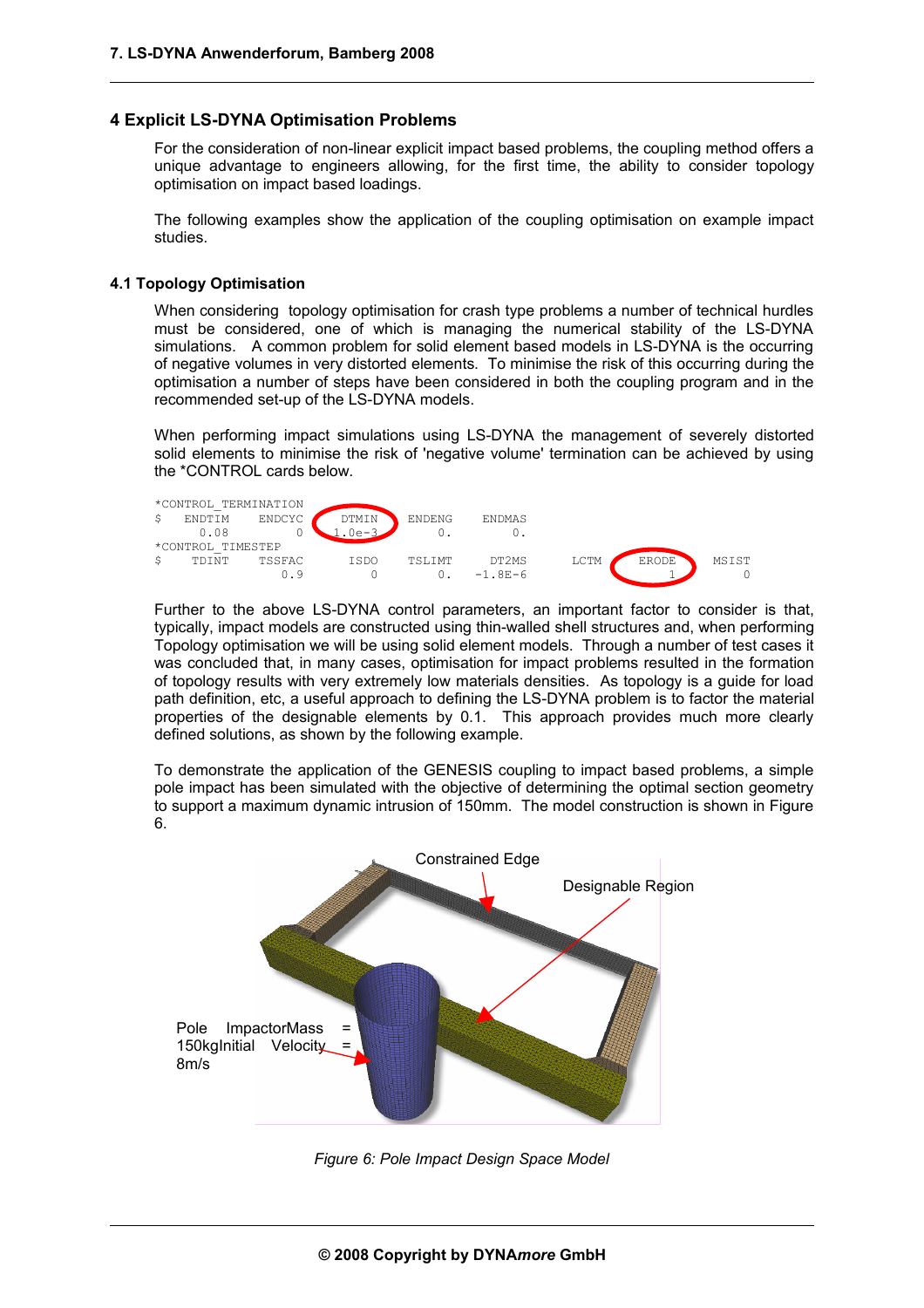The pole impact optimisation was performed initially considering no manufacturing constraints and, subsequently using Casting, Extrusion and Sheet Metal Topology manufacturing constraints. Figure 7 below shows the maximum dynamic intrusion results for the 'no manufacturing constraint' results, highlighting how the constraint limit of 150mm is exactly achieved.



*Figure 7: Maximum Dynamic Intrusion of Topology Pole Impact Result*

The results shown in Table 1 show how the mass achieved for the 'no manufacturing constraint' solution is the lowest with the exception of sheet metal topology. The sheet metal topology solution is, however, a slightly different problem formulation as the power rule typically employed for Topology based problems has been removed. This allows material densities between 0 and 1 to form, which would signify thinner sheets than the maximum allowable. This feature would not normally be permitted when interpreting topology results into solutions such as castings or extrusions.

Figure 8 shows the iso-surface results for the different manufacturing constraints considered. The results show very clearly the unique ability of GENESIS to perform Topology optimisation studies on non-linear impact based problems.

|                           | <b>Manufacturing Constraint</b> |         |                    |                  |
|---------------------------|---------------------------------|---------|--------------------|------------------|
|                           | <b>None</b>                     | Casting | <b>Sheet Metal</b> | <b>Extrusion</b> |
| <b>Mass Fraction</b>      | 0.39                            | 0.42    | 0.3                | 0.53             |
| LS-DYNA Simulations       | つつ                              | 20      | 14                 | 15               |
| <b>GENESIS Iterations</b> | 35                              | 91      | 60                 | 92               |

*Table 1: Pole Impact Topology Results Summary*



*Figure 8: Pole Impact Topology Results for Different Manufacturing Constraints*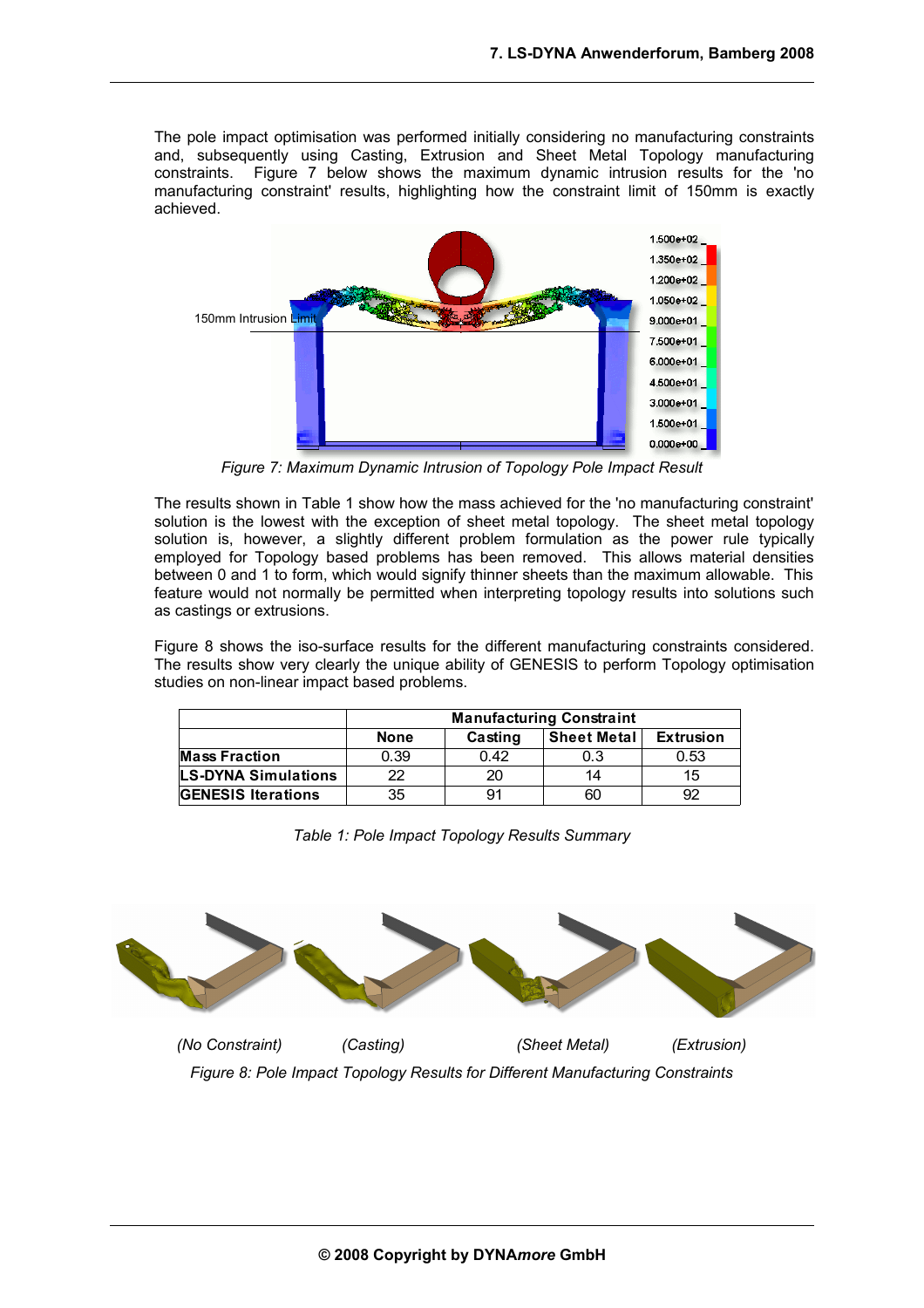#### **4.2 Shape and Sizing Optimisation**

When considering large scale non-linear impact based problems there are often many design variables to consider, making optimisation using methods such as Design of Experiments very costly, requiring many simulations in order to obtain such sufficient design sensitivity information. Such methods will typically require a minimum of 50 - 60 simulations in order to consider problems with less than 10 design variables.

Using the coupling to GENESIS a vehicle Body-in-White has been optimised to achieve a side impact intrusions limit of 300mm, whilst also maintaining the body's existing static torsional stiffness. The design problem considered the design of 59 body panel thickness, with the objective of minimising the total BIW mass. Such a problem would be very difficult to solve using traditional non-linear optimisation methods and would require a very large number of impact simulations.

The optimisation converged on a solution, requiring a total of 10 LS-DYNA simulations and 24 GENESIS iterations, taking significantly less time than traditional non-linear optimisation methods. Figure 9 below shows the baseline and optimised side impact performance, and the change in panel thickness for the updated design.



*Figure 9: Sizing Optimisation Results of Vehicle Pole Impact & Body Torsion*